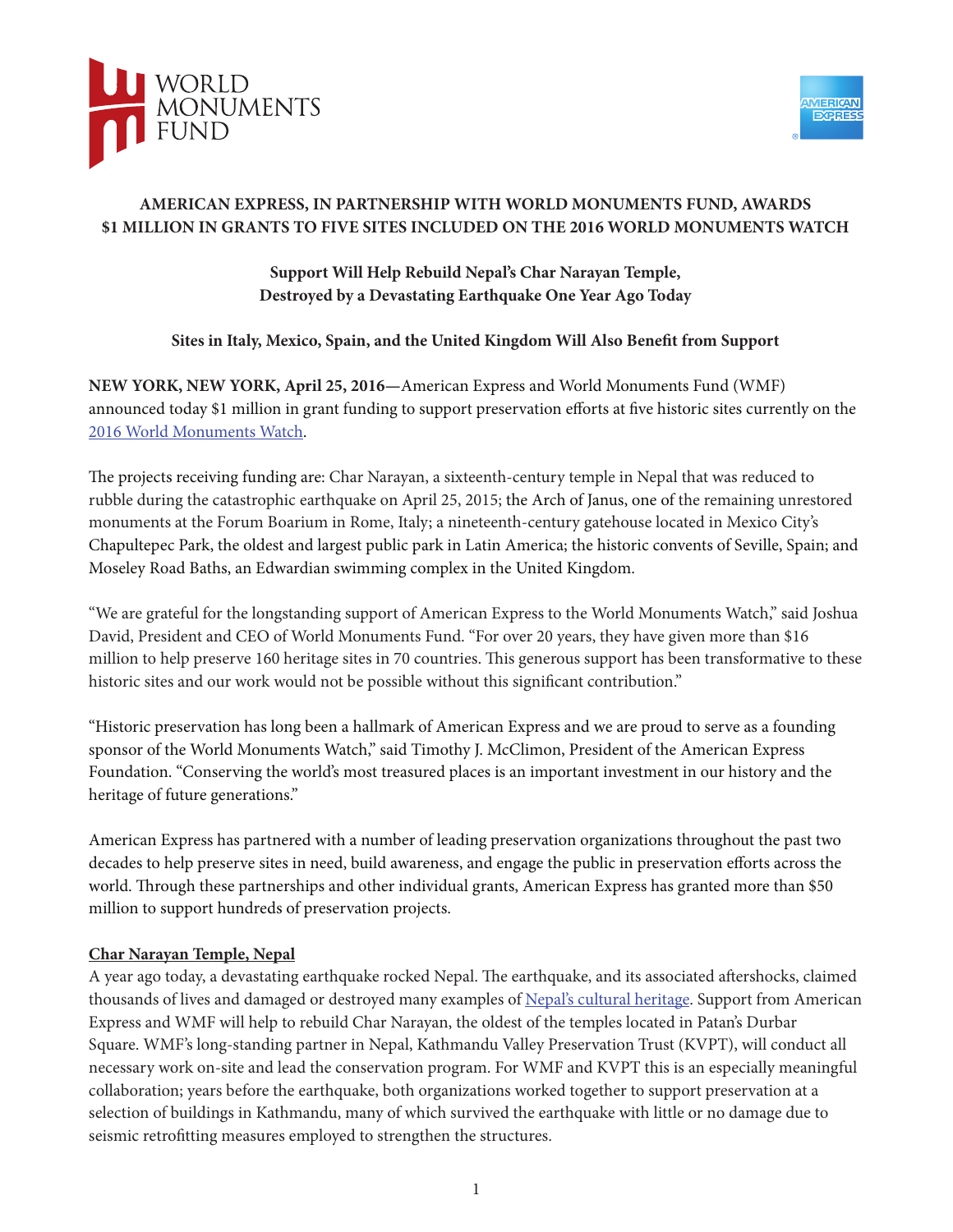"For nearly 20 years, World Monuments Fund has partnered with Kathmandu Valley Preservation Trust to support our ambitious program to preserve the architectural heritage of the Kathmandu Valley," said Erich Theophile from KVPT. "At this time of need, we are fortunate that once again—in alliance with American Express—WMF has taken the lead role in helping KVPT to recover, rebuild, and strengthen a monument of major local, cultural, and historical significance. Since 1565 the Char Narayan temple has been a focal point of the urban townscape of Patan's main square. We are grateful that a renewed WMF–KVPT partnership will lead the critical work on Char Narayan."

### **Arch of Janus, Italy**

Support from American Express and WMF will launch a conservation program for the [Arch of Janus,](https://www.wmf.org/project/arch-janus) one of the important extant buildings of the Forum Boarium, the great marketplace of ancient Rome. The four-sided arch is surrounded by a fence and has not been accessible to the public since 1993. The nearby temples of Hercules and Portunus were included on the World Monuments Watch in 1996 and 2006, respectively, and were restored with support from American Express and other donors. WMF will collaborate with the Superintendency for the Coliseum and the Central Archaeological Area to complete a study and carry out the complete restoration of the Arch of Janus, which will help expand the visitor experience of the Forum Boarium and offer the public a richer understanding of this ancient commercial space.

### **Chapultepec Park, Mexico**

Containing nine museums, a zoo, an amusement park, and a variety of green recreational spaces located near popular commercial districts, [Chapultepec Park](https://www.wmf.org/project/chapultepec-park) is an invaluable ecological oasis, and a cultural, social, and civic space. Support from American Express and WMF will help to transform the former nineteenth-century gatehouse building, which served as an entrance to the military school that once operated in the park, into a museum and orientation center. WMF will work with the Chapultepec Trust to restore this iconic building, which will become an important link between the nineteenth-century origins of Chapultepec Park and its use in the twenty-first century as a major cultural and recreation destination for millions of visitors and residents of Mexico City.

### **Convents of Seville, Spain**

[Throughout Seville, cloistered convents](https://www.wmf.org/project/convents-seville) built between the thirteenth and seventeenth centuries are challenged by the decreasing number of monastic communities and the means available to maintain them. Some convents have been able to meet this challenge by adapting and opening areas for public use and programming. By doing so, the convents generate economic resources to sustain their conservation and upkeep. Creating more tourism options will also benefit the historic city, which will help relieve the pressure at its most popular tourist destinations. With support from American Express, WMF will collaborate with the city's tourism office and the Instituto Andalúz de Patrimonio Histórico to create a printed guidebook of the remaining convents, highlighting their historic and artistic importance. A pilot project will be carried out in the Convent of Santa Inés, a fourteenth-century convent for Franciscan nuns, to allow partial public use of the space.

#### **Moseley Road Baths, United Kingdom**

[Moseley Road Baths](https://www.wmf.org/project/moseley-road-baths) serves a diverse urban community in Birmingham, England. The first class gala pool, with filigree cast iron arches spanning over a space surrounded by spectator galleries on three sides, has been closed since 2003 for safety reasons. A smaller pool remains popular with swimmers of all ages. The Edwardian-era complex is now at risk of closure due to cutbacks in government spending. Local advocates, led by the Friends of Moseley Road Baths, have mobilized since 2006 to keep the baths open and make the case for their social, historical, and architectural significance. The baths are the oldest of only three bathing complexes in Britain listed in the Grade II\* category by Historic England still in operation. Support from American Express and WMF will help with advocacy efforts to ensure that the complex—with its historic interiors and rare, century-old fixtures remains open for future generations to enjoy.